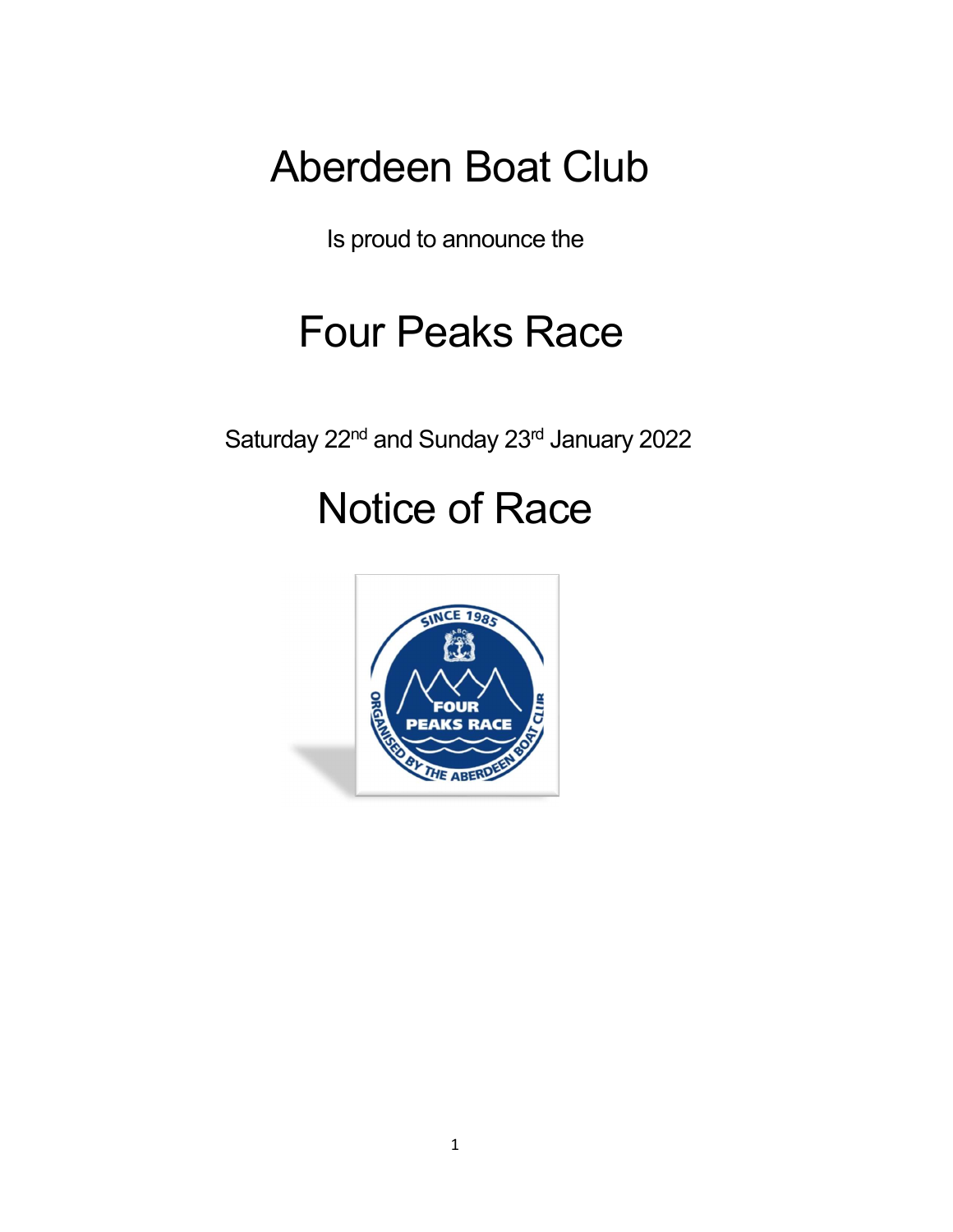# Beneteau Four Peaks Race 2022 Notice of Race

The Race Organising Authority is the Aberdeen Boat Club under the auspices of the Hong Kong Sailing Federation.

# 1. Rules

- 1.1 The Race will be governed by the 'Rules' as defined in The Racing Rules of Sailing ( R R S ) 2021 – 2024.
- 1.2 The Prescriptions of the Hong Kong Sailing Federation (HKSF) will apply, together with:
	- the IRC Rules, Parts A, B and C (IRC Rule 22.4 shall not apply);
	- the HKPN Handicap System; (including the PIPS Performance Increase Penalty Scheme – if required);
	- the World Sailing Offshore Special Regulations Category 3 with amendments;
	- The International regulation for preventing collisions at sea IRPCAS, (Steering and Sailing Rules) will apply between sunset and sunrise and will replace RRS Rule of Sailing Part 2;
	- this Notice of Race (NoR); and the Four Peaks Race 2021 Sailing Instructions (FPR - SI 2022).
- 1.3 In case of conflict between any of the above, succeeding items take precedence. This changes RRS 63.7.
- 1.4 If the Protest Committee decides that a boat which is party to a protest has broken a rule and is not exonerated, it may impose a scoring penalty (which may be no penalty) at its discretion, as an alternative to disqualification. This changes RRS 64.2.
- 1.5 The minimum number of crew is five, including the skipper. All crew members, except three, must complete the ascent of at least one peak.
- 1.6 This NoR may be amended by the FPR SI 2022.

# 2. Advertising

- 2.1 Yachts may be required to display the regatta sponsors advertising as chosen and supplied by the organising authority.
- 2.2 World Sailing Regulation 20 will apply for Competitors boats/crew wear displayed during the event.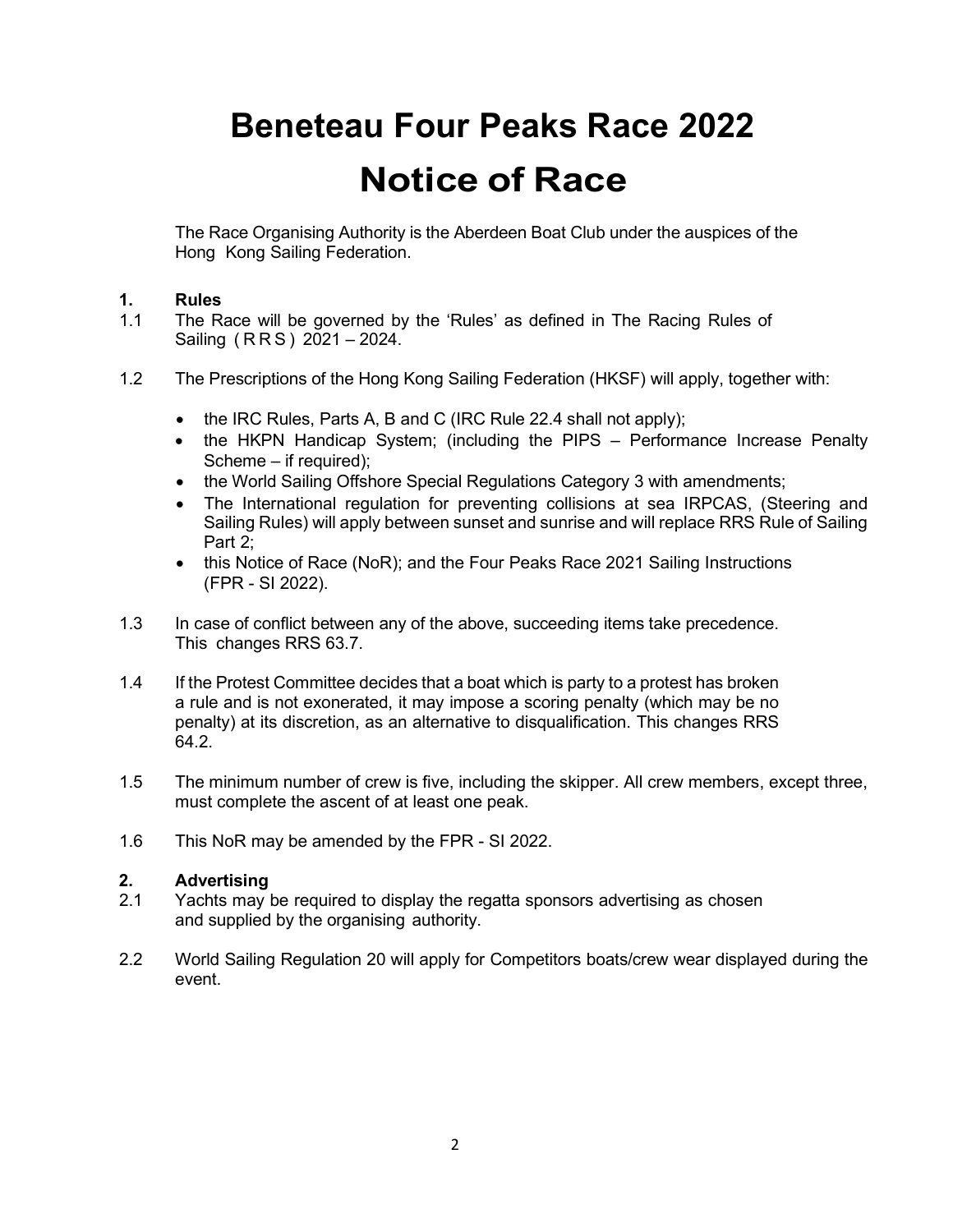# **3. Eligibility and Entry**<br>3.1 Mono-hull vachts hold

- Mono-hull yachts holding a valid IRC certificate.
- 3.2 Yachts, mono hulls and multi hulls with accommodation and which hold a valid HKPN rating. The Race Committee reserves the right to either amend or issue an HKPN handicap for the race.
- 3.3 Eligible boats are those with a minimum LOA of 8 meters and which meet the required safety requirements for the race as outlined in this NoR and the FPR - SI 2022.
- 3.4 The entry fee is \$1,950 HKD. Entries will be accepted up to Monday 10<sup>th</sup> January 2022. Late entries will be accepted, at the discretion of the Race Committee, until Friday  $14<sup>th</sup>$  January 2022 but will be subject to an additional late entry fee of HK\$ 500.
- 3.5 Entry fees are non- refundable after the initial entry deadline on Monday 10<sup>th</sup> January 2022– 1800 hrs.
- 3.6 All completed Entry forms, Skipper Declaration forms and Crew lists shall be sent to the ABC Sailing Office before 1800 hrs on Friday 14<sup>th</sup> January 2022.

#### 3.7 Any last minute changes to the final crew list must be submitted to the Club in writing before 1200 hrs on Friday 21<sup>th</sup> January 2022.

3.8 Any crew under the age of eighteen NOT sailing with their parent(s) or guardian must submit a signed Parental/Guardian Consent form. Any person under the age of 18 must be accompanied by an adult on any hill runs.

# 4. PROVISIONAL DIVISIONS AND CLASSES

- 4.1 Racing will be held in the following provisional divisions & classes:
	- IRC Division 1
	- IRC Division 2
	- HKPN Division A
	- HKPN Division B
- 4.2 The final class/divisional splits for Yachts IRC and HKPN or additional divisions of class will be published by the Race Committee in a NTC, subject to entries received and in the interests of fair racing by Friday 21<sup>st</sup> January 2022.

# 4.3 Motoring Division

Boats may elect to enter the motoring division by calling the Race Control Centre prior to switching on their engines, no earlier than 30 minutes after their scheduled start. All motoring times must be declared on the Race Declaration Form in the SI's on the completion of the race.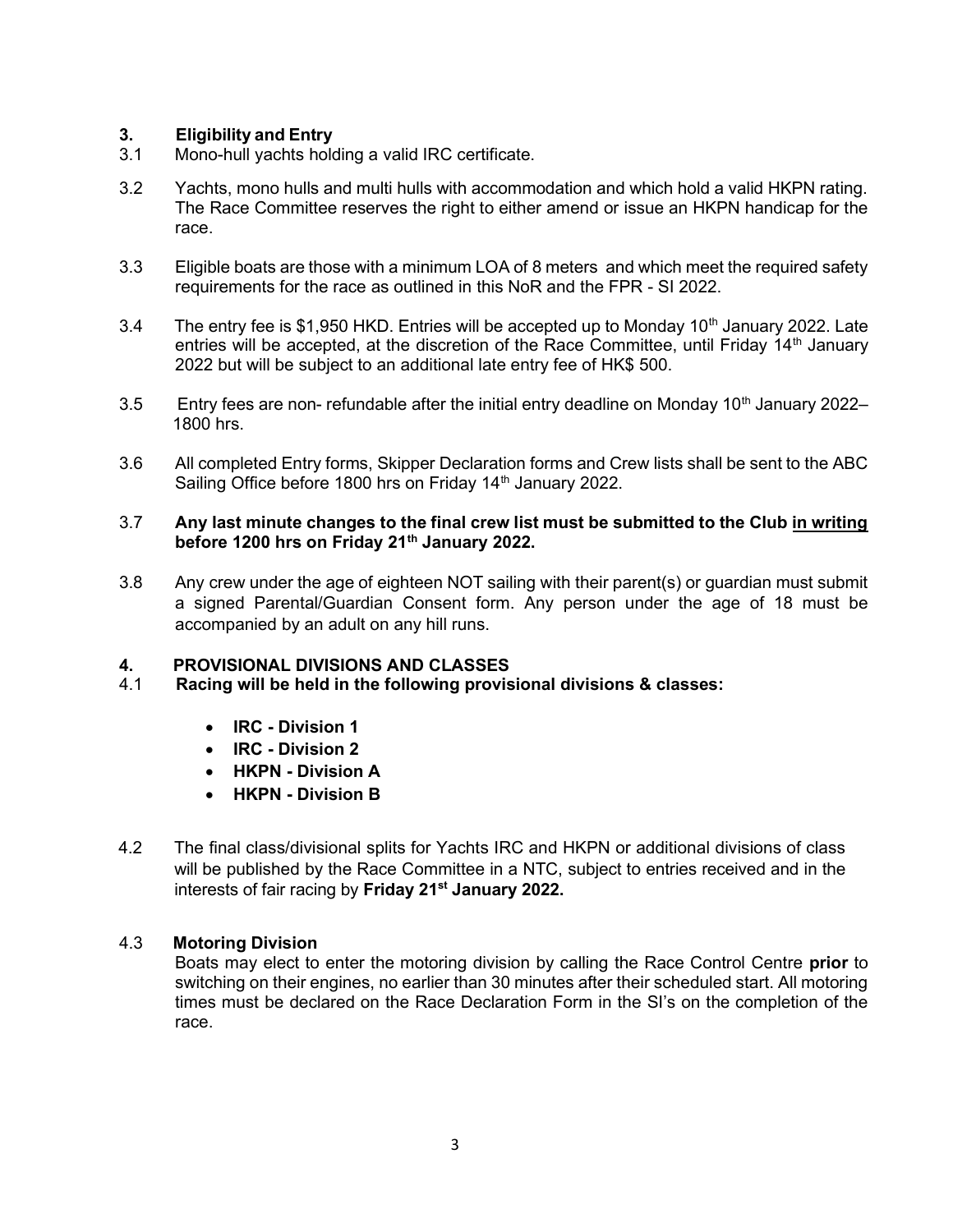#### 5. Schedule

# 5.1 Friday  $21^{st}$  January 2022 – Skippers Briefing

A skippers' briefing will be held on Friday  $21<sup>st</sup>$  January in the Aberdeen Boat Club Main Clubhouse in the Harbour room at 1900 hrs subject to Hong Kong Government current Covid-19 restrictions. If the Skipper cannot attend, another crew member must attend. This is compulsory.

#### 5.2 Saturday 22nd January 2022

 The starting line will be laid in Tai Tam Bay with the warning signal for the first start at 1030 hrs.

5.3 The starting system will be in accordance with RRS Rule 26 with the warning signal given five minutes before the starting signal for subsequent class or division of class starts.

#### 5.4 Sunday 23rd January 2022

 The Race finish time will be 1900 hrs. All boats which have not yet finished must report into the Race Safety Control Centre at ABC Main Club when they have returned to a safe haven.

#### 5.6 Friday 28th January 2022

The Prize Giving will be held at ABC Main Club, Aberdeen at 1900 hours on the Coffee shop patio subject to Hong Kong Government current Covid-19 restrictions.

#### 6. Measurements.

- 6.1 Boats that hold a valid IRC certificate which is not listed on the HKSF website shall submit a copy of their current IRC certificate to the Marine & Sailing Office no later than 1800 hrs on Wednesday 19<sup>th</sup> January 2022. A scanned soft copy is acceptable.
- 6.2 No alteration to any boat's TCC will be permitted after this date, except as result of a rating protest or to correct rating office errors.
- 6.3 Boats that have had recent alterations such as new sails or otherwise that may affect their handicap, are to submit a completed HKPN PIPS declaration form to the Marine & Sailing Office, no later than 1800 hrs on Wednesday 19<sup>th</sup> January 2022.

# 7. Sailing Instructions.

The FPR - SI 2022 will be available no later than Friday 17<sup>th</sup> December 2021, before the start of the race.

#### 8. Race Control

The Race Control & Safety office will be located at ABC main club in Aberdeen.

#### 9. Courses & Peaks

9.1 Boats in IRC Division 1 & 2 will sail a course that includes the ascent by shore parties of four peaks in the following order:

# a. Man on Shan.

- b. Violet Hill,
- c. Lantau Peak.
- d. Mount Stenhouse.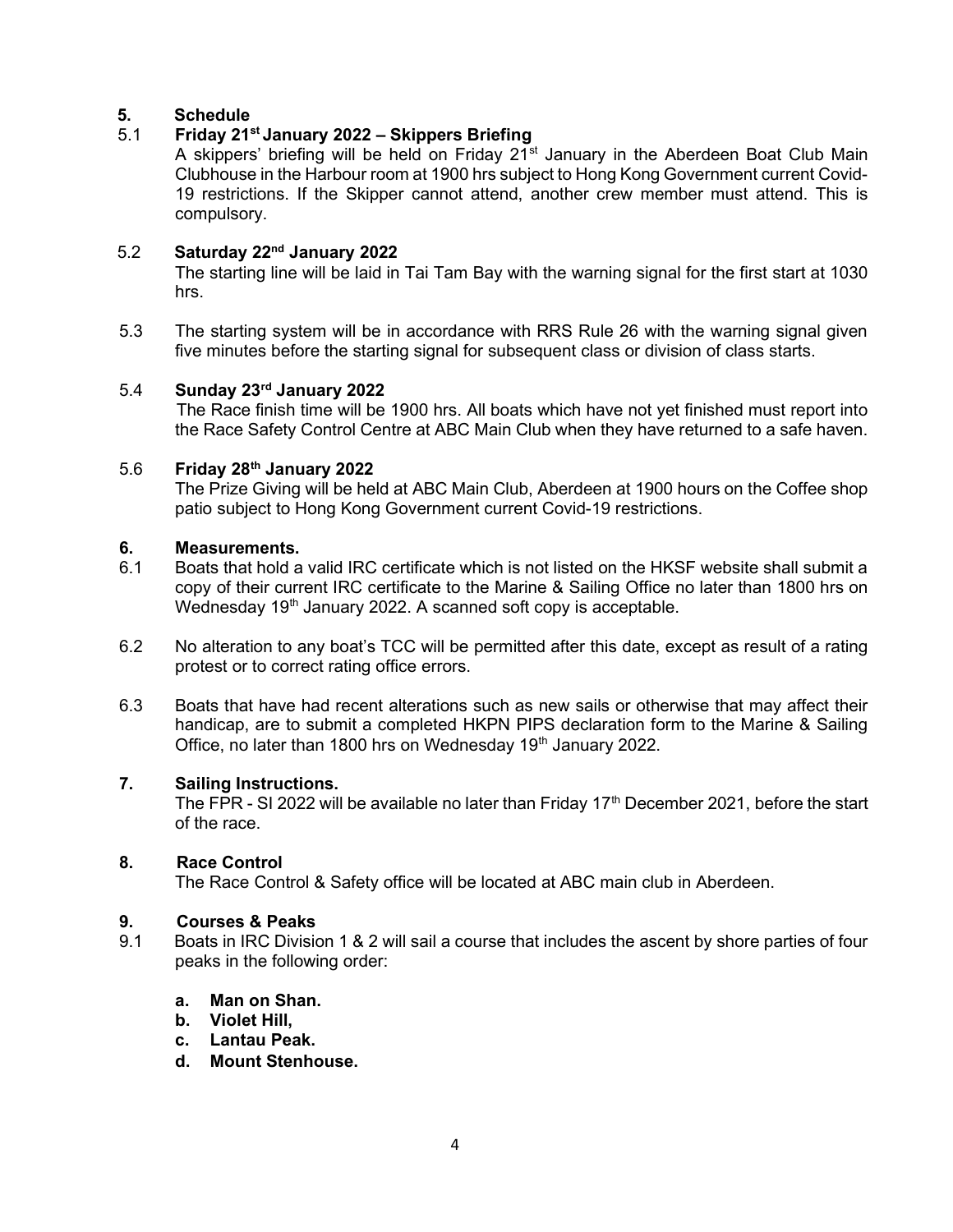- 9.2 Boats in HKPN Division A & B will sail a course that includes the ascent by shore parties of four peaks in the following order:
	- a. Man on Shan.
	- b. Violet Hill.
	- c. Lantau Peak.
	- d. Mount Stenhouse.
- 9.3 Additional rules and important details regarding the dropping off points for the runners and the ascent of the hills will be contained in the FPR - SI 2022.

# 10. Prohibited areas The following areas are out of bounds:

- a. All private property.
- **b.** Sai Kung Marine Police compound.
- c. Stanley Prison premises.
- d. Swire Institute of Marine Science, Cape d'Aguilar.
- e. Cape d'Aguilar Marine Reserve.
- f. Quarry, E side of Tai Tam Bay.

#### 11. Penalty System

 The penalties for infringement of instructions outside the RRS will be a time penalty not less than 15 minutes for each infringement. Repeated or gross violations of the Rules may result in disqualification.

#### 12. Scoring

- 12.1 Corrected times will be calculated by deducting each boat's recorded hill times from a boat's total elapsed time, then adjusting the resulting time in accordance with the boat's HKPN and/or IRC rating; then adding back the cumulative Hill Times. Further details will be available in the FPR - SI 2022.
- 12.2 Motoring Division results will include a time penalty for the accumulated periods of motoring. The formula will be outlined in the FPR - SI 2022.
- 12.3 Lantau Peak running times will be checked at a gate. Details for this and other peak running times will be based on times taken as determined in the FPR - SI 2022.

# 13. Safety & Support Boats

- 13.1 Competitors are reminded that in the interests of both safety and competitiveness it is essential to reconnoiter landing places, routes and peak control locations in advance of the race start.
- 13.2 Boats shall comply with the current World Sailing Offshore Special Regulations 2022 Category 3 with amendments. Please see the separate Safety Equipment Amendments Checklist which will be posted on the race website.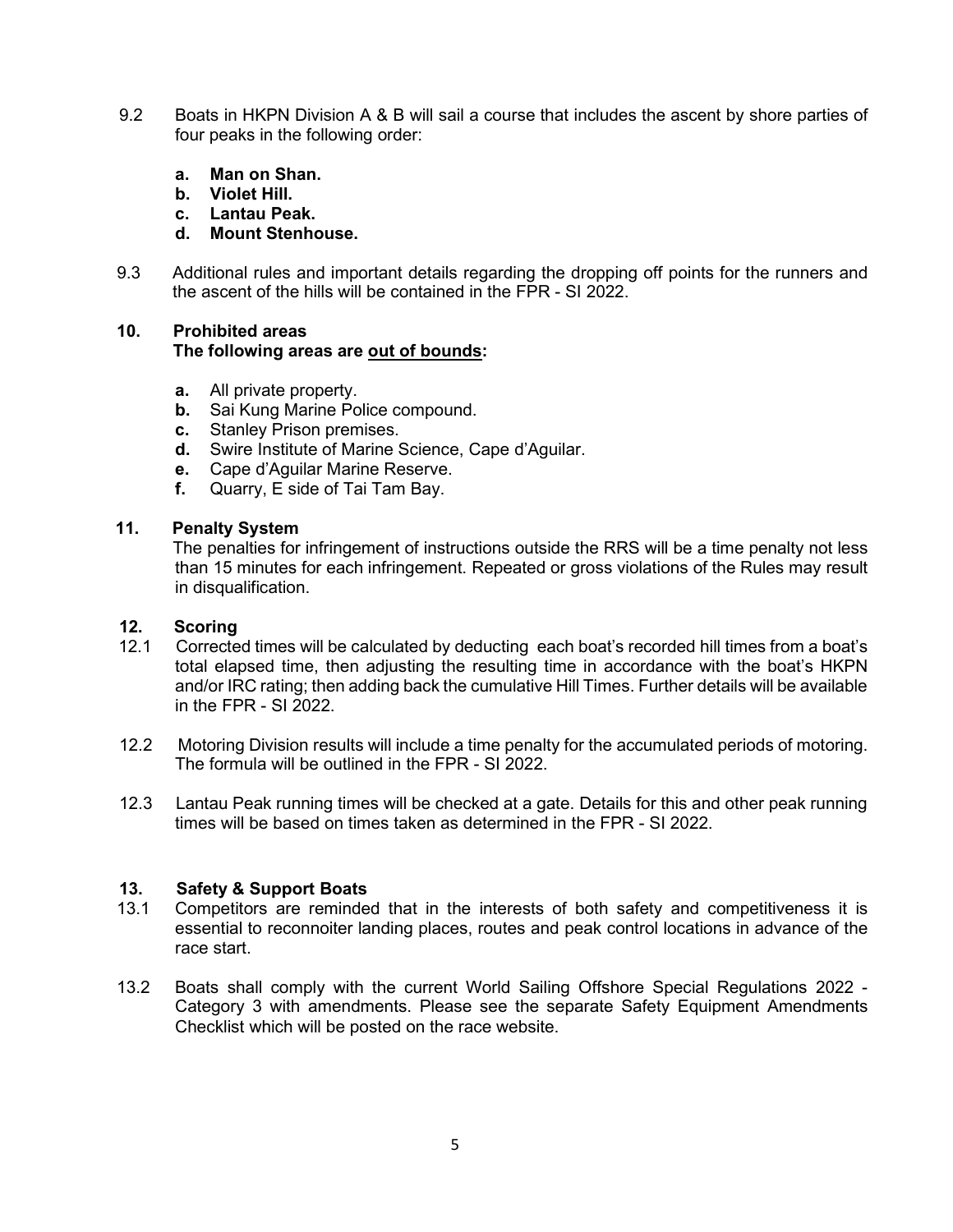- 13.3 Boats whose design pre-empts compliance with any clause of the World Sailing Offshore Special Regulations Category 3 or the engine requirement may apply to the Race Committee for exemption. Such applications should be made in writing to the Race Committee by Monday  $10^{th}$  January 2022.
- 13.4 Boats may be scrutineered at any time immediately prior, during or immediately after the race.
- 13.5 Safety patrol boats will be on duty at key positions around HK waters. Details will be provided at the Skippers Briefing.

# 14. Berthing & Moorings

Limited mooring will be available and will be allocated in order of entries received.

#### 15. Radio Communications

- 15.1 Communications between the Race Committee and competitors will be on VHF Channel 72.
- 15.2 All boats will be required to carry a tracking device.
- 15.3 Except as required by the FPR SI 2022 or in an emergency, a boat shall neither make radio or telephone transmissions while racing nor receive radio or telephone communications which are not available to all boats.

#### 16. Prizes

- 16.1 Prizes will be awarded to the first to finish in each division or class and for the best corrected times in each division or class.
- 16.2 Prizes may also be awarded for first boat across the line in One-Design classes, subject to a minimum of 3 boats in such classes being in the starting area at their warning signal.
- 16.3 Prizes will be awarded for the fastest hill running times for each peak and to the fastest female runner(s).

#### 17. Disclaimer of Liability

- 17.1 The Aberdeen Boat Club, the Organising Committee, the Race Committee, Race Sponsors and their respective representatives, officers, members, staff and volunteers accept no liability whatsoever for any loss of life or property, personal injury and damage caused by, or arising out of the race.
- 17.2 The responsibility for boat's decision to participate in a race or to continue racing is hers alone. (RRS Fundamental Rule 3). In addition; competitors' attention is drawn to the World Sailing Special Regulation 1.02 (first point) which begins "The safety of a yacht and her crew is the sole and inescapable responsibility of the Person-in-charge."Competitors participate in the race entirely at their own risk.
- 17.3 Owners and skippers are invited to co-operate with the Organising Authority, Race Committee and ABC Marine & Sailing Office in completing the formalities of their boat entries by submission of all required information, certificates, forms, etc. within the deadline dates quoted throughout this NoR. Failure to comply will result in a boat not entering the race correctly and would require supporting evidence to be presented to the race committee in order to compete.